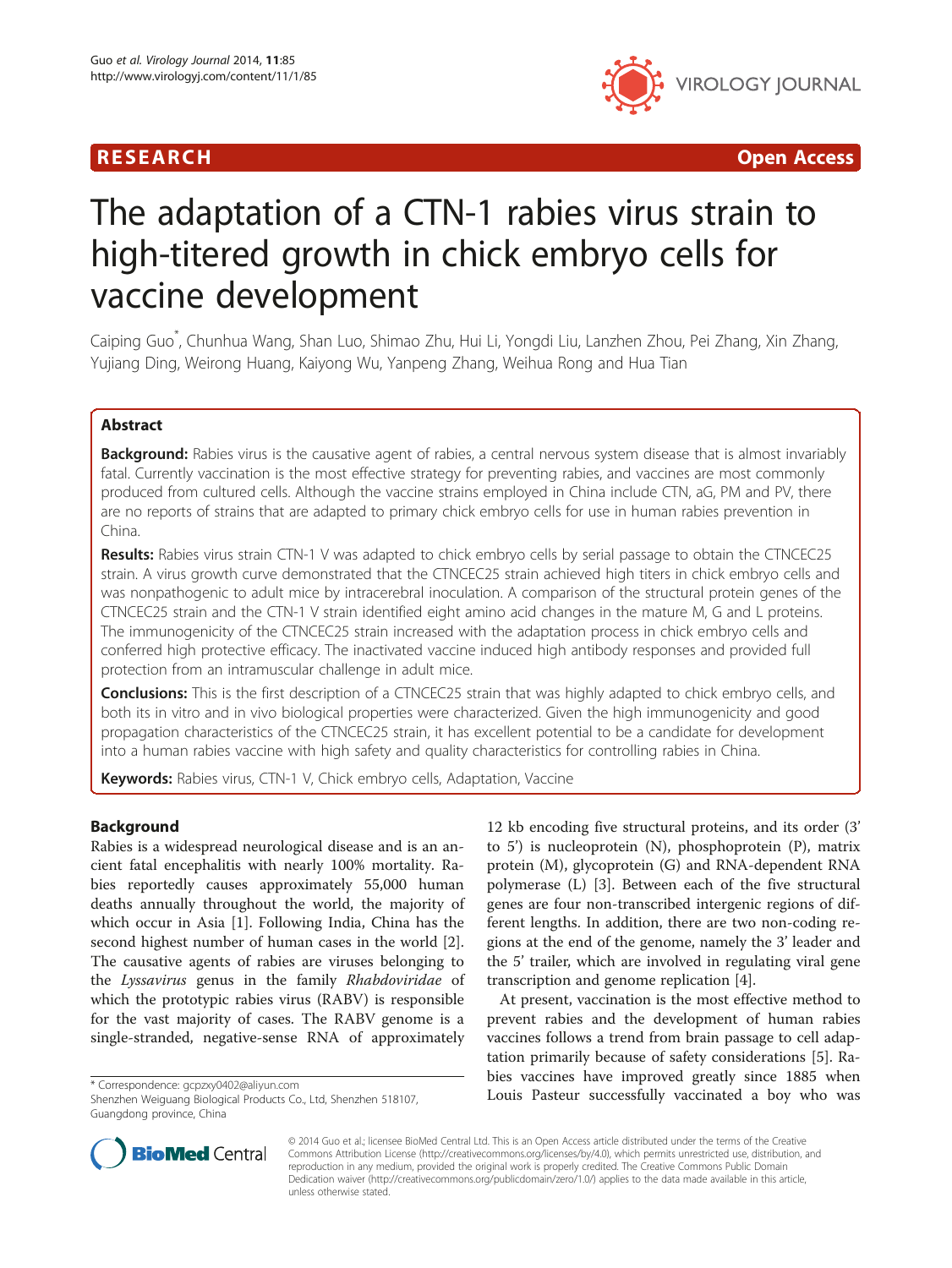bitten by a rabid dog, using the spinal cord of a rabbit that had died of rabies as a vaccine for the first time. Phenol was then employed to treat Pasteur's vaccine, not only for improved safety but also as a preservative to prevent bacterial contamination [[6,7\]](#page-7-0). To minimize the adverse effects associated with nerve tissue vaccines caused mainly by myelin in these preparations, avian embryos and neonatal rodent brains were used to prepare the human vaccine. However, although it was relatively safer compared with nerve tissue vaccines, significant poor antigenic responses and severe adverse reactions were reported with embryo-derived rabies tissue vaccines [\[8](#page-7-0)]. The advent of cell culture vaccines has greatly improved the capacity for producing high quality vaccines. The first tissue culture rabies vaccine was derived from a virus grown in primary hamster kidney cells in the 1960s, followed by the human diploid cell vaccine (HDCV) in the mid-1970s [\[9,10](#page-7-0)]. An alternative to HDCV was the use of purified chick embryo cells (PCEC) [\[10](#page-7-0)] and vaccines produced from the Vero continuous cell lines [[11\]](#page-7-0). During the past two decades, there have been numerous attempts to develop alternatives. The ability to clone the RABV G protein into bacterial plasmids and then express the protein in a range of systems has led to a number of alternative approaches with the potential for new vaccines against rabies [[12-17](#page-7-0)]. However, because of the cost and challenge of gaining vaccine acceptance, cell culture vaccines will still rank as the most commonly used human rabies vaccines in the future [\[10](#page-7-0)].

Today, HDCV is the gold standard of rabies vaccines, but its high cost limits its use around the world, especially in developing countries. Alternatively, the PCECV, which is prepared from a fixed RABV strain grown in primary cultures of chicken fibroblast cultures, and it is much cheaper and has a similar safety and potency compared to that of HDVC. Therefore, the PCECV is a more advisable choice for human inoculation. However, because CEC-adapted RABV strains were not available, no PCECV has been used for rabies prevention in China. In this study, we describe a highly chick embryo cells (CECs) adapted RABV strain derived from a China fixed vaccine CTN-1 strain called CTNCEC25, and we investigate its biological properties in vivo and in vitro. Given the high immunogenicity and good propagation characteristics of the CTNCEC25 strain, it has excellent potential for development into an inactivated vaccine for human use. To the best of our knowledge, this is the first report of a CTN-1 strain that has been adapted to CECs and characterized systemically.

# Results

## Viral titers

To investigate the virus propagation properties during their passage in cultured cells, each virus passage was investigated. With serial passages in Vero cells, the titer of the CTN-1 V strain initially increased rapidly, reaching  $10^{9.0}$  FFU/ml at passage 15 (Figure [1\)](#page-2-0). However, initially, when transferred to the chick embryo and CECs, the viruses propagated poorly on the cells. The virus titers initially dropped sharply to a low of  $10^{4.5}$  FFU/ml in the chick embryos and the first four CEC passages. Thereafter, the settling increased gradually over the course of the passages, and the viral titers increased from passage 5 up to  $10^{7.3}$  FFU/ml at passage 31. The virus titers then reached a plateau at  $10^{7.3}$ - $10^{7.9}$  FFU/ml between passages 32 and 57, indicating that the CTN-1 V strain was adapted to grow in CECs, and this virus strain was renamed the CTNCEC25 strain. However, further passage in CECs induced a slight decrease in the virus titer, and the virus only reached  $10^{6.2}$  FFU/ml at passage 60 (Figure [1\)](#page-2-0).

We also performed the MIT test to monitor the virulence of different virus passages in adult mice. As shown in Figure [1,](#page-2-0) the virulence of the virus dropped greatly to approximately 10-5.0 FFU/ml in the chick embryo passage and at the early CEC passages from  $10^{-9.0}$  FFU/ml of the parental CTN-1 V, which was correlated with that of the fluorescence focus inhibition test. However, although the virus titers exhibited a stable increase during viral replication in the CECs from passages 4 to 10, the viral virulence in adult mice declined rapidly and was apathogenic at passage 20, although the virus titers in the cultured cells were maintained at approximately  $10^{6.0}$  FFU/ml. These data indicated that the virus completely lost its lethality in adult mice during its adaptation to CEC.

## Pathogenicity study

The MIT results shown above indicated that the CTN CEC25 strain lost its lethality to adult mice. To further determine the characteristics of the CTNCEC25 strain, a pathogenicity comparison study between the CTNCEC25 (passage 36) and CTN-1 V strains in mice at different ages was performed (Figure [2](#page-2-0)). The suckling mice inoculated i.c. with CTN-1 V showed rabies signs at day 4 pi, and all of the mice died at day 6 pi. As for the CTNCEC25 strain, signs were observed at day 5 pi, and all of the mice died on day 7 pi. Therefore, both the parental CTN-1 V strain and the CTNCEC25 strain caused complete mortality in suckling mice, although a one-day delay in the onset of disease and death was noted in mice inoculated with CTNCEC25 compared with the CTN-1 V strain (Figure [2](#page-2-0)A).

Conversely, although the CTN-1 V strain caused no deaths when injected intraperitoneally (i.p.) into adult mice, it elicited 100% mice mortality by intracerebral (i.c.) inoculation, and the mortality rates ranged from 60% to 10% when injected intradermally (i.d.) or intramuscularly (i.m.), depending on the mouse age, weight and administrative route (Figure [2B](#page-2-0)-D). In contrast, the CTNCEC25 strain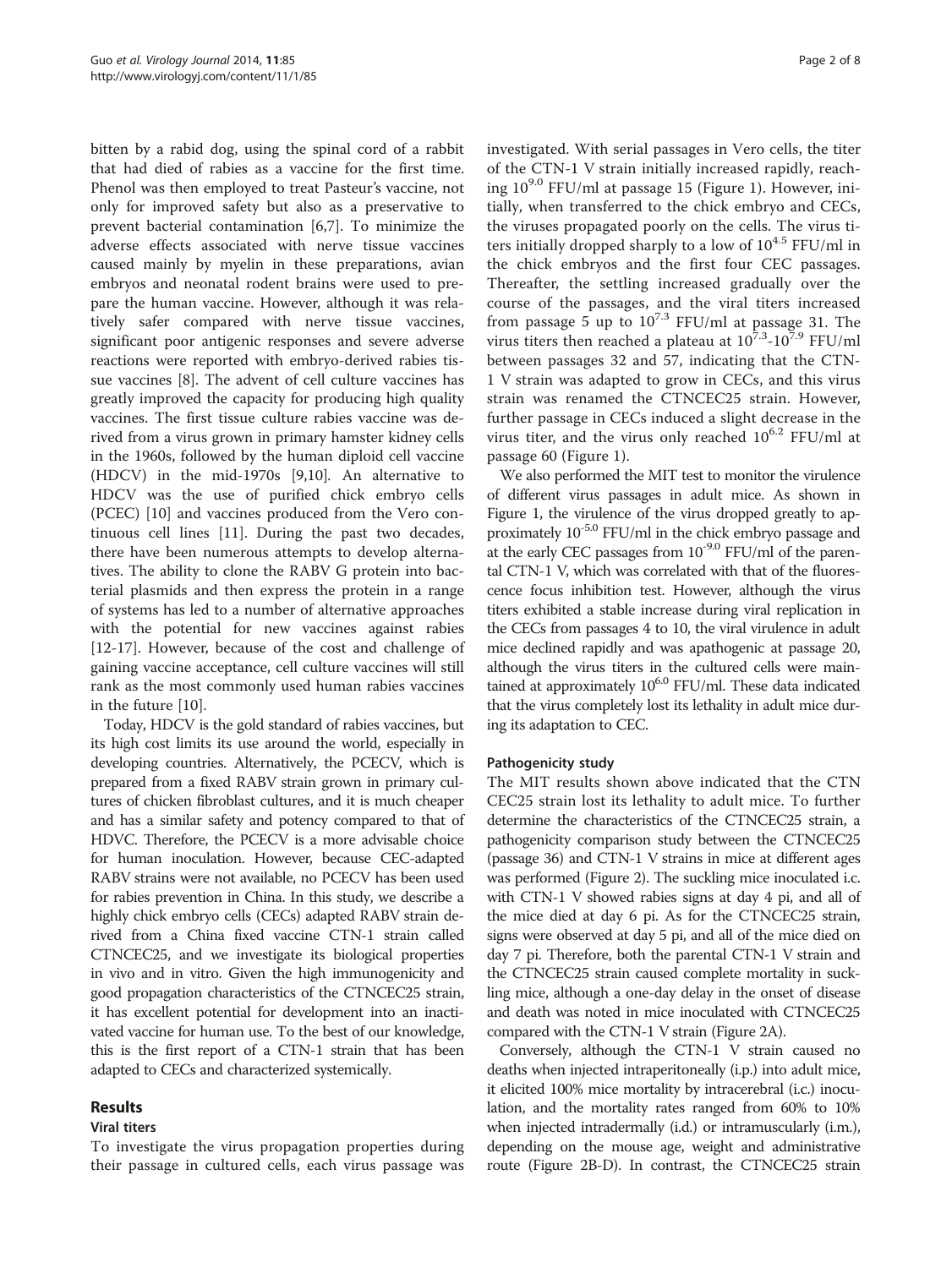<span id="page-2-0"></span>

caused no mortality regardless of the mouse age and weight and the administration route. In addition, all of the surviving mice inoculated with both viruses revealed no signs of rabies such as weight reduction and hyperactivity (data not shown), and the antibody titers from their serum ranged from 4.10 IU/ml to 33.99 IU/ml. Therefore, the above results showed that the CTNCEC25 strain was apathogenic to adult mice.

# Immunogenicity

The immunological efficacy of the CTNCEC25 strain was determined during passage in CECs. As shown in Figure [3](#page-3-0), the immunological efficacy of the CTNCEC25 strain increased with the adaptation process in CECs. The protection index grew > 100 after 15 passage levels, >1,000 after 30 passage levels, >100,000 after 33 passage levels, and it reached the highest plateau of 128,825 at passage 45. The high protection efficacy of the CTNCEC25 strain was maintained from passage 33 to 55.

The results of the NIH test illustrated that vaccines prepared using the CTNCEC25 viral strain (passage 36, 40, and 45) as a seed had a potency equal to 6.65 IU/ml, 6.45 IU/ml and 4.01 IU/ml, respectively, which were all greater than the WHO-recommended standard of 2.5 IU/ml. The anti-rabies antibodies of mice immunized with virus prepared from passage 36 is shown in Figure [4](#page-3-0).



of ten two-day-old Kunming suckling mice or adult mice of different sizes were inoculated with the CTNCEC25 and CTN-1 V strains, respectively. The clinical disease signs and death number were observed and scored daily for 21 days. The production of anti-rabies antibodies in surviving mice was evaluated at the end of the experiment.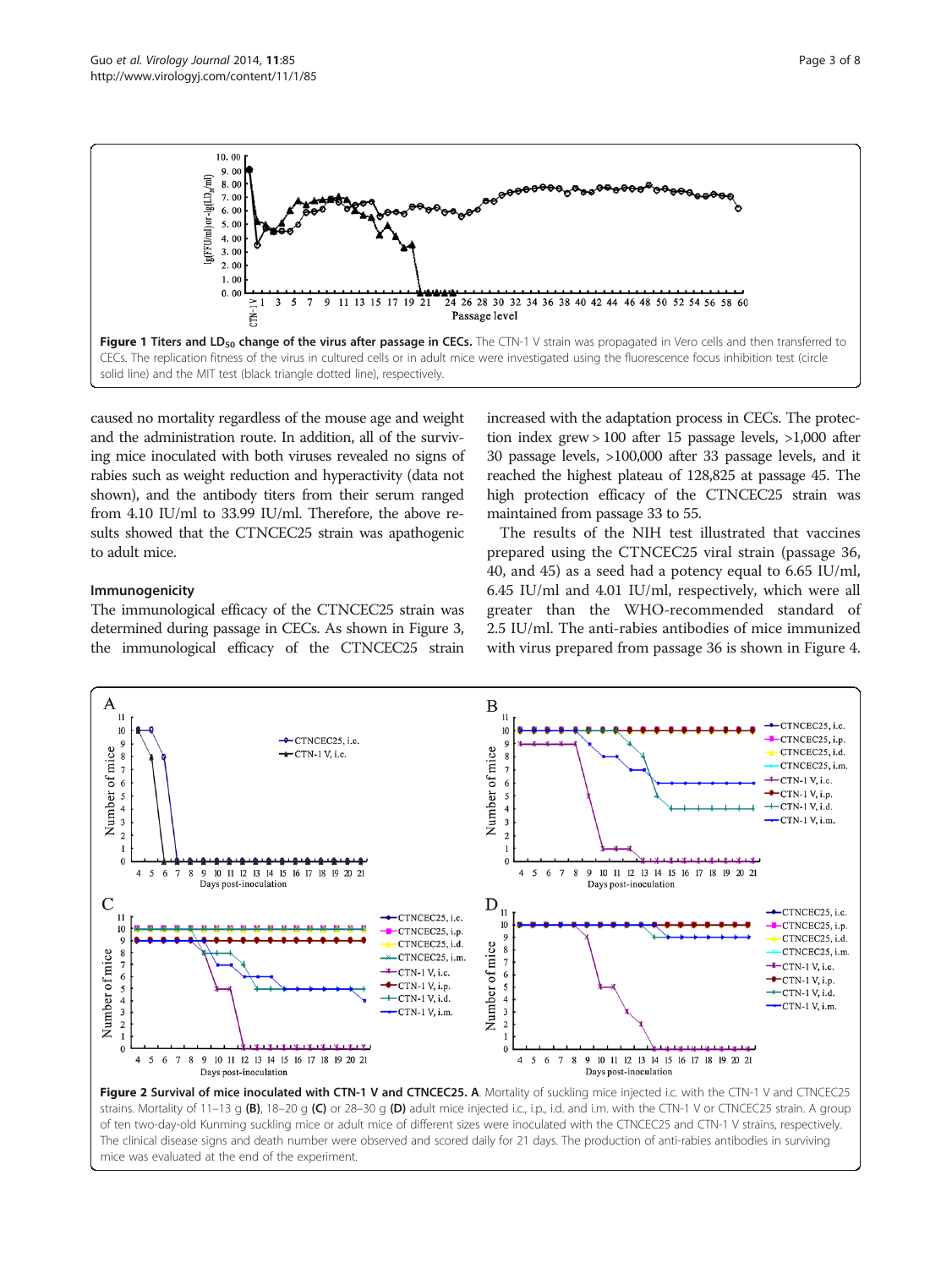<span id="page-3-0"></span>

Mice inoculated with the vaccine produced high detectable antibody titres (mean titer: 14.7 IU/ml) as early as 3 days pi. The antibody titers rose quickly and reached a plateau with an average titer of 43.41 IU/ml (ranging from 18.94 to 113.78 IU/ml) at 14 days pi. After the antibody titers plateaued, the antibodies decreased gradually to a relatively low level but were constantly above 2.5 IU/ml.

These results indicated clearly that the CTNCEC25 strain could induce a strong protective immune response in animals and that the CTNCEC25 strain has potential for use as a viral seed for inactivated vaccine production.

#### Gene variation

The gene variation of the CTNCEC25 strain was tracked during the adaptation process by sequencing the virus structural protein genes N, P, M, G and L (Table [1\)](#page-4-0). A



comparison of the genome sequences of the five structural protein genes among strains at different passage levels revealed that all five of the structural proteins except protein P had a total of 15 nt changes. These mutations resulted in eight amino acid substitutions (genome [nt] positions 2792, 3068, 3812, 4371, 4538, 4635, 4826, and 10212), with one in protein L (aa 1602), two in protein M (aa 99 and 191) and six in mature G protein (aa 147, 333, 389, 421 and 485), respectively. All of these mutations occurred before 30 passages, and the viral genome maintained its stability from 30 to 55 passages in CECs (Table [1](#page-4-0)).

The CTNCEC25 strain's genomic stability from 30 to 55 passages was further confirmed by whole genome sequencing at the 33, 45 and 55 passage levels. A comparison among these three passage strains revealed a 100% shared identity at the whole genome nucleotide level (unpublished data). The genomes of the CEC cell culture-adapted virus contain 11,924 nt, with 17 changes compared with the parental CTN-1 V and the nucleotide sequences of these two viruses were 99.9% identical (unpublished data). In addition to the mutations in the structural protein-coding regions mentioned above, there was one deletion in the poly A tail of the P gene, and there was one nucleotide substitution located at the 3' untranslated region of the G gene. No changes were observed in any other part of the CTNCEC25 viral genome.

## **Discussion**

In this study, we screened CEC-adapted RABV strain CTNCEC25 from the CNT-1 V strain through serial passages in CECs. The virus titer change indicated that the CTN-1 V strain gradually adapted to propagation in CECs following the passages. During this adaptation process, some of the viral characteristics changed. The most prominent was that the passage of the virus in CECs reduces its pathogenicity in adult mice. In adult mice, the CTNCEC25 strain was totally nonpathogenic at the highest tested dose (as high as  $10^{7.9}$  FFU/ml) after passage level 20. Conversely, the immunogenicity of the CTNCEC25 strain increased during the mouse immunization test along with the passage series in CECs, and the protection index reached up to 120,000 at passage 45, which was much higher than that of the parental CTN-1 V strain and the standard for the Pharmacopoeia of the People's Republic of China (2010), Volume III. The NIH potency of inactivated vaccines without further concentration and based on the CTNCEC25 strain reached as high as 6.65 IU/ml, indicating that the immunogenicity of the CTNCEC25 strain is sufficient to permit inactivated vaccine production.

The G protein is the most relevant component of the RABV because of its multiple functions in the RABV replication cycle, such as its attachment to host cells, low pHdependent membrane fusion, viral virulence [[18](#page-7-0)-[20\]](#page-7-0) and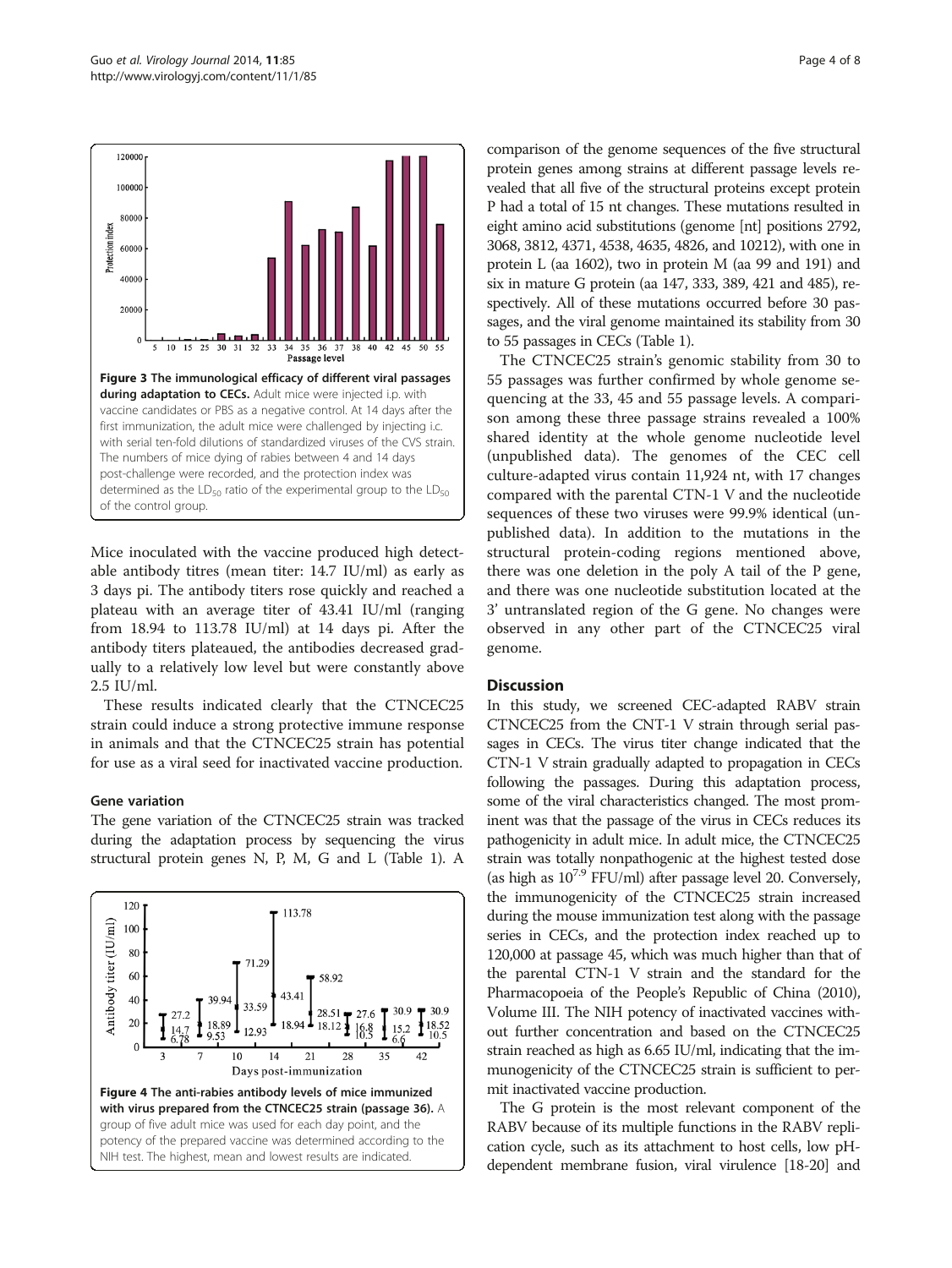| Genome position | Protein position | CTN-1<br>nt/aa | $\mathbf{1}$<br>nt/aa | 5<br>nt/aa | 6<br>nt/aa | 10<br>nt/aa | 25<br>nt/aa | 30<br>nt/aa | 33<br>nt/aa | 45<br>nt/aa | 55<br>nt/aa |
|-----------------|------------------|----------------|-----------------------|------------|------------|-------------|-------------|-------------|-------------|-------------|-------------|
| 461             | $N-130$          | G/Arg          | $A/-$                 | $A/-$      | $A/-$      | $A/-$       | $A/-$       | $A/-$       | $A/-$       | $A/-$       | A/-         |
| 2792            | M-99             | T/Leu          |                       | G/Arg      | G/Arg      | G/Arg       | G/Arg       | G/Arg       | G/Arg       | G/Arg       | G/Arg       |
| 3068            | M-191            | C/Ser          |                       |            |            |             |             | T/Leu       | T/Leu       | T/Leu       | T/Leu       |
| 3812            | $G-147$          | A/Lys          |                       |            |            |             |             | G/Glu       | G/Glu       | G/Glu       | G/Glu       |
| 4371            | $G-333$          | G/Arg          |                       |            | A/Gln      | A/Gln       | A/Gln       | A/Gln       | A/Gln       | A/Gln       | A/Gln       |
| 4538            | $G-389$          | G/Glu          | A/Lys                 | A/Lys      | A/Lys      | A/Lys       | A/Lys       | A/Lys       | A/Lys       | A/Lys       | A/Lys       |
| 4635            | G421             | C/Pro          |                       |            |            |             |             | A/Gln       | A/Gln       | A/Gln       | A/Gln       |
| 4636            |                  | A/Pro          | $G/-$                 | $G/-$      | $G/-$      | $G$ /-      | $G/-$       | G           | G           | G           | G           |
| 4826            | $G-485$          | T/Ser          | C/Pro                 | C/Pro      | C/Pro      | C/Pro       | C/Pro       | C/Pro       | C/Pro       | C/Pro       | C/Pro       |
| 6289            | $L-294$          | A/Ser          |                       |            |            | $G/-$       | $G/-$       | $G/-$       | $G/-$       | $G/-$       | $G/-$       |
| 7078            | $L-557$          | G/Leu          |                       |            |            |             | $A/-$       | $A/-$       | $A/-$       | $A/-$       | $A/-$       |
| 7750            | $L - 781$        | G/Glu          | $A/-$                 | $A/-$      | $A/-$      | $A/-$       | $A/-$       | $A/-$       | $A/-$       | $A/-$       | $A/-$       |
| 9886            | $L-1493$         | G/Pro          |                       |            |            |             |             | $T/-$       | $T/-$       | $T/-$       | $T/-$       |
| 10141           | $L-1578$         | A/Leu          |                       |            |            |             | $G/-$       | $G/-$       | $G/-$       | $G/-$       | $G/-$       |
| 10212           | $L-1602$         | G/Arg          |                       |            |            |             |             | A/Lys       | A/Lys       | A/Lys       | A/Lys       |

<span id="page-4-0"></span>Table 1 Sequence comparison of structural proteins among strains at different passage levels

for eliciting the production of neutralizing antibodies, etc. [[21](#page-7-0)]. Previous studies have demonstrated that the presence of Lys/Arg-333 in mature G proteins in RABV is essential for the lethality of the RABV strain in adult mice [\[18,22,23](#page-7-0)]. Our results indicated the Arg-333 in the CTN-1 V strain was mutated to Gln-333 during serial passages in CECs (Table 1). Accordingly, the pathogenicity of the CTNCEC25 strain also decreased greatly and totally lost viral virulence in adult mice totally after passage level 20 (Figure [1](#page-2-0)). However, it was noted that the amino acid mutation at position 333 and the pathogenicity reduction were not synchronous during CTN-1 V adaptation to CECs. The amino acid substitution of Arg-333 to Gln-333 was first detected at passage 6 in CECs, and the virulence of the CTNCEC25 strain started to decrease at passage 11; the strain became totally apathogenic to adult mice after passage 20. The delayed effect of mutating Arg-333 on the virulence of CTNCEC25 may be explained from two aspects. First, the Gln-333 substitution strain required natural screening through several passages to be purified because the gene mutations of all viral particles may not occur at the same time. Second, viral reproduction was improving more and more in CECs following the serial passages, which could be verified by the increasing virus titers from passage 6 to 10 (Figure [1](#page-2-0)). Therefore, the impact of increasing the virus titer may offset some of the pathogenicity reduction effects of the virus solution.

The mutation of Lys-147 to Glu-147, which is another amino acid substitutions observed in the CTNCEC25 strain, may affect the function of the virus. Previous studies have implicated the mutations of Lys-147 to Gln-147 mutation in mature G proteins in RABV for reducing its pathogenicity after i.m. inoculation of the virus into adult mice. Christophe Prehaud et al. 1988 also found that mutations in position aa 147 conferred partial or total resistance to most MAbs that recognized antigenic site II, suggesting this amino acid may be associated with the viral immunogenicity [[24-28\]](#page-7-0). In our study, the CTNCEC25 strain had amino acid substitutions at position aa 147 in passage 30. However, the direct pathogenicity reduction of CTNCEC25 at passage 30 for adult mice could not be detected because the virus already had lost its pathogenicity for adult mice at passage 20, which could have occurred possibly because of a Gln-333 substitution. However, the immunogenicity effect of the mutation was obvious. The protection index increased to 4,266 at passage 30 from 600 at passage 25, and it drastically increased up to more than 10,000 after passage 33.

Likewise, amino acids at positions 34, 164, 182, 198, 200, 205, 210, 242, 255, 268, and 303 of mature G protein have been found to be associated with the pathogenicity of RABV strains in adult mice [[22](#page-7-0),[24,29,30](#page-7-0)]. However, none of these virulence-associated aa residues were changed during the cell culture adaptation of the CTN-1 V strain into the CTNCEC25 strain.

In addition to the two RABV pathogenicity-associated amino acids mutations mentioned above, there were five other amino acid substitutions in proteins G, L and M in the CTNCEC25 strain. Following passage in the CECs, these five amino acids were gradually changed. Among these changes, the amino acid substitutions at positions 389 and 485 of the G protein reverted to the same ones found at the corresponding genome positions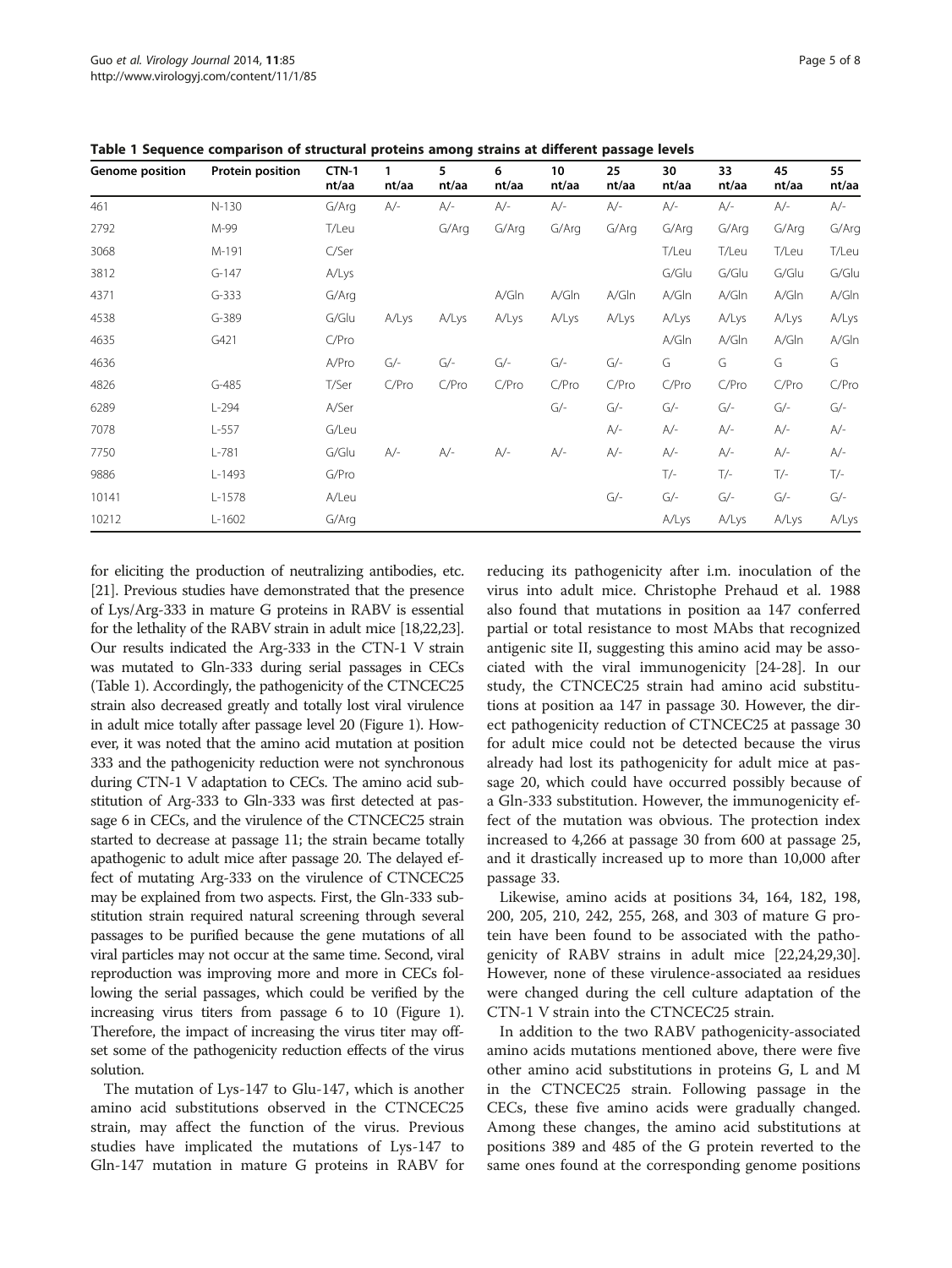in some other cell culture-adapted strains, such as strain PV and SAG2, suggesting that these changes might be involved in adapting to cell culture. Amino acid 1602 of the L protein may not be conserved because the mutation was found at this position in some other cell culture-adapted strain and street isolates. Two other aa site substitutions, namely aa 421 of the G protein and aa 99 of the M protein, were not found at the same genome positions in street rabies virus isolates and other vaccine strains, and their function requires further study.

In conclusion, we have successfully obtained a CECadapted RABV CTNCEC25 strain from the CTN-1 V strain by serial passage in CECs. The new adapted strain CTNCEC25 lost virulence in adult mice but retains its high immunogenicity and high propagation rate in cultured cells, which make it an ideal candidate for inactivated human vaccine production.

# Materials and methods

## Cell line and virus strain

Vero cells were obtained from the America Center for Type Culture Collection (ATCC, CCL-81). BSR cells were a gift from Professor Tangtsing of the Chinese Centre for Disease Control and Prevention (CDC, P.R. China). The RABV strain CTN-1 V, the CVS and an aG adapted to the BSR cell line were provided by the National Institute for Food and Drug Control, (NIFDC, P. R. China). SPF eggs were supplied by Guangdong DaHuaNong Animal Health Products Co., Ltd (Xinxin County, Guangdong Province, P.R. China) and they were incubated for 9 days to prepare the primary CECs.

# Culture medium

Vero and BSR cells were grown in Dulbecco's modified Eagle's medium (DMEM; Invitrogen, Glasgow, UK) supplemented with fetal calf serum (FCS; 3–10%; Gibco Invitrogen cell culture, Glasgow, UK). Primary CECs were maintained in Medium 199 (M199, Invitrogen, Glasgow, UK) supplemented with 10% FCS and 1% human albumin (Shenzhen Weiguang Biological Products Co., Ltd, Shenzhen, P.R. China). Tryptose phosphate was supplied by Invitrogen (Glasgow, UK).

# Virus titration

The virus titer was determined using a modified rapid fluorescence focus inhibition test as previously described [[31\]](#page-7-0) and expressed in fluorescent focus units (FFU)/ml. Briefly, a monolayer of BSR cells in 96-well plates was incubated with serial three-fold virus dilutions. At 24 h post-infection (pi), the cells were fixed with 80% ice-cold acetone and stained with a FITC-labeled N-proteinspecific monoclonal antibody (Millipore). The plates were examined by fluorescence microscopy (Olympus Corp., Tokyo, Japan), and the number of fluorescent foci presented in the wells was recorded. Endpoints were defined as the highest dilutions with fluorescent foci less than 30, and virus titers were calculated by the following formula: virus titer  $(FFU/ml) = (the mean foci number in$ the endpoint wells  $\times$  5 + the mean foci number in the wells with lower dilutions next to the endpoint well)  $\div$  $2 \times$  the dilution factor of the lower dilutions  $\times$  20.

## Virus propagation and passage in primary CECs

The CEC-adapted CTN-1 V strain CTNCEC25 was prepared as follows. Firstly, the CTN-1 V strain was propagated in Vero cells for 10 passages. For each passage, the virus was cultivated on monolayer of Vero cells in DMEM supplemented with newborn calf serum at 35 - 37°C in a 5% CO<sub>2</sub> humidified incubator at a 10<sup>-2</sup>- 10<sup>-3</sup> dilution for 4–6 days, and the virus-containing supernatant was then transferred to the second passage of Vero cells in the same dilution. Then, the viruscontaining supernatant was transferred to 9-11-day-old chick embryos at a dilution of  $10^{-1}$  -  $10^{-2}$ , and were incubated at  $35 - 37^{\circ}$ C for another 7 days. Finally, the primary CECs were infected with the virus produced in chick embryos at a cell concentration of  $1 \times 10^6$  cells/ml with a multiplicity of infection (MOI) of approximately 0.001 - 0.05 FFU/cell. Virus propagation was performed at  $33-35^{\circ}$ C in  $25$ -cm<sup>2</sup> Kolle flasks containing 5 ml of M199 supplemented with human serum albumin and newborn calf serum for 4–5 days of incubation. This step was continued and optimized until an acceptable virus titer was reached  $(\geq 10^7 \text{ FFU/ml})$ . The resulting CEC-adapted CTN-1 V strain was named CTNCEC25 (GenBank accession no. KJ466147).

## Mouse Inoculation Test (MIT)

Viral virulence in adult mice was measured in 4-weekold Kunming mice. Groups of five adult mice were intracerebrally (i.c.) inoculated with 0.03 ml of serial 10-fold dilutions of each virus. Clinical disease signs and death numbers were observed and scored daily for 14 days. Any death occurring during the first three days was discarded as a nonspecific death. The median lethal dose  $(LD_{50})$  of each virus was calculated using the Reed and Muench method [\[32\]](#page-7-0).

## Pathogenicity assay

A pathogenicity study of the viruses was performed using an in vivo infection model as previously described [[33\]](#page-7-0). A group of ten two-day-old Kunming suckling mice was inoculated i.c. with 0.03 ml, or ten adult mice of different sizes were inoculated i.c. with 0.03 ml, intramuscularly (i.m.) with 0.1 ml, intraperitoneally (i.p.) with 0.5 ml or intradermally (i.d.) with 0.1 ml of the CTNCEC25 ( $10^{7.91}$  FFU/ml) and CTN-1 V ( $10^{7.98}$  FFU/ ml) strains, respectively. Clinical disease signs and death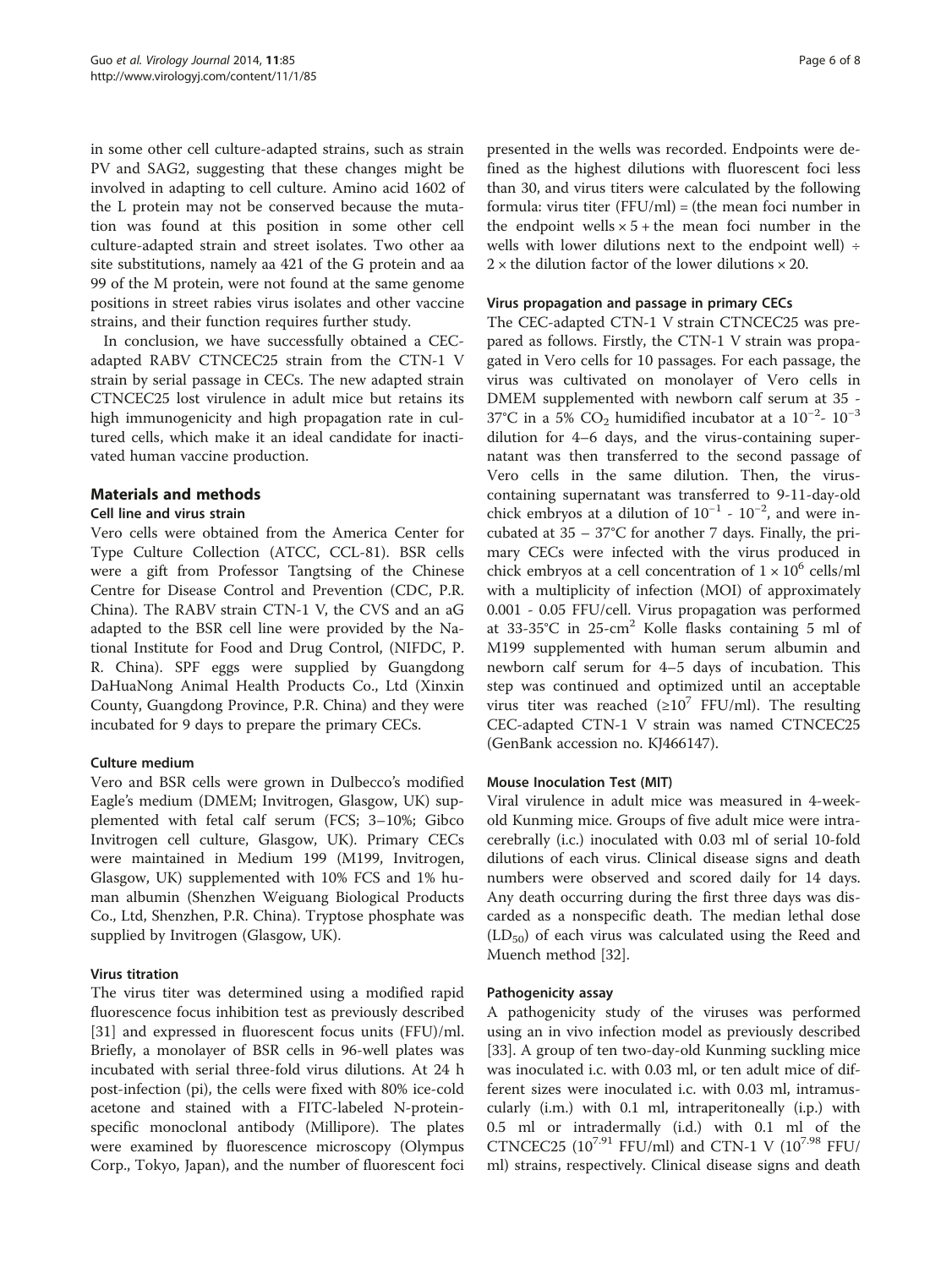number were observed and scored daily for 21 days. Any death occurring during the first three days was recorded, any dead mouse was then discarded. The production of anti-rabies antibodies in surviving mice was evaluated at the end of the experiment.

## Preparation of the experimental vaccine

Test vaccines were prepared from seed material adapted to primary CECs in accordance with the virus production process in primary CECs as specified above. The harvested viruses were first clarified by filtration through a 0.65-μm filter and then inactivated using βpropiolactone. The vaccine was then evaluated using an NIH test and a mouse protection test by comparing the vaccine with a standard vaccine.

### Immunogenicity studies

Vaccine candidates were injected i.p. into adult mice (12– 14 g, 0.5 ml; 1 dilution per group) on days 0 and 7. Mice injected with PBS instead of vaccines were used as negative controls. Fourteen days after the first immunization, both the experimental and control groups were challenged with i.c. injections in serial ten-fold dilutions of standardized virus (CVS strain, 0.03 ml, 10 mice per dose). The numbers of mice dying of rabies between 4 and 14 days postchallenge were recorded, and the protection index was determined as the ratio of the  $LD_{50}$  of the sample group to that of the control group. Serum samples were collected from surviving animals for an indirect fluorescent antibody (IFA) test, as previously described [\[34](#page-7-0)], for the anti-rabies antibodies at the end of the experimental period (days 7, 14, 21, 28 and 42).

### Vaccine potency test

Three passage (passage 36, 40 and 45) viruses were selected to produce vaccines without concentration. The potency of the prepared vaccine was determined according to the NIH test [\[35](#page-7-0)]. Groups of 16 4–6 week-old Kunming mice were given two 0.5 ml doses of different vaccine dilutions i.p. on days 0 and 7. The immunization was followed by an i.c. dose of the challenge virus standard (CVS) strain (0.03 ml, containing 32  $LD_{50}$  dose 14 days after the first vaccine inoculation. A national reference calibrated to the international reference vaccine and a titration of the challenge virus was included in each test series. The median effective dose  $(ED_{50})$  value of the vaccine under examination was calculated and compared with the  $ED_{50}$  of the national reference preparation, and the relative potency of the vaccine was calculated and expressed in International Units (IU/ ml). In addition, the anti-rabies antibodies of mice immunized with vaccine prepared from passage 36 were detected using IFA tests at days 3, 7, 10, 14, 21, 28 and 42 pi.

|                       |  | Table 2 Primers used to amplify the CTNCEC25 structural |  |
|-----------------------|--|---------------------------------------------------------|--|
| protein gene sequence |  |                                                         |  |

| Primer  | Sequence $(5' \rightarrow 3')$ | <b>Target gene</b> |
|---------|--------------------------------|--------------------|
| N-F     | ACGCTTAACAACCAAATCAAAG         | N                  |
| N-R     | <b>TTGACGAAGATCTTGCTCAT</b>    |                    |
| P-F     | CGTACTCTAGTGACTCGTAA           | P                  |
| P-R     | ATCTTGCGTAGAAAGTTCAT           |                    |
| $M-F$   | GGTGGGTTGCTCTGGCTAA            | M                  |
| $M-R$   | AGGCAGAAGACACCGTTATT           |                    |
| $G-F$   | ATACGGGCTTAACTCCAACCT          | G                  |
| $G-R$   | GCTCGGCCTCTGACTCAAT            |                    |
| $11-F$  | AGGGTCATATCTTCATGGGA           | L                  |
| $11-R$  | <b>TCGCTCGCCAAGCACTCC</b>      |                    |
| $12-F$  | <b>TGGAAATTCAGGTTATGAAGTC</b>  |                    |
| $12-R$  | ACAGGGCTTTCCTGATCGCATC         |                    |
| $1.3-F$ | CGAGGTAACATCTTGGTGCC           |                    |
| $13-R$  | <b>TGAGTCATGTATCGCGACCA</b>    |                    |
| $14-F$  | <b>CTCAGGGGCTTCTATATT</b>      |                    |
| $14-R$  | <b>ATCATCTCCTCCACTCAT</b>      |                    |
| $1.5-F$ | GTGGGTTTGTTCCGCTC              |                    |
| $15-R$  | AGAGGTTCTGATTTGAGA             |                    |

## DNA sequencing

Genomic RNA was extracted from the viruses at different passage levels with a QIAamp Ultrasens Virus Kit (QIAGEN) according to the manufacturer's instructions. Full-length cDNA was synthesized using First Strand cDNA Synthesis Kit-Rever Tra Ace-α reverse primer (Toyobo Life Science, Shanghai, China). According to the CTN-1 genome sequence (GenBank accession no. FJ959397), 9 pairs of primers (Table 2) were designed to amplify genes encoding the structural proteins N, P, M, G and L of the virus of some passages from their fulllength cDNA sequences. The PCR products were then subjected to nucleotide sequencing by BGI-Shenzhen, Shenzhen, P. R. China. The full-length cDNA of selected passages was directly subjected to nucleotide sequencing by BGI-Beijing, Beijing, China and Invitrogen Life Technologies Corporation, Shanghai, P. R. China.

#### Animal experiment

Kunming mice were supplied by the Medical Experimental Animal Center of Guangdong Province (Guangdong, China). The care and use of laboratory animals was approved by the Animal Care and Use Committee of Weiguang Biological Products Co., Ltd. All animals were treated humanely and euthanized by cervical dislocation (mice) at the end of the experimental period.

#### Abbreviations

RABV: Rabies virus; RT-PCR: PCR: Polymerase chain reaction; HDCV: Human diploid cell vaccine; PCEC: Purified chick embryo cell; CECs: Chick embryo